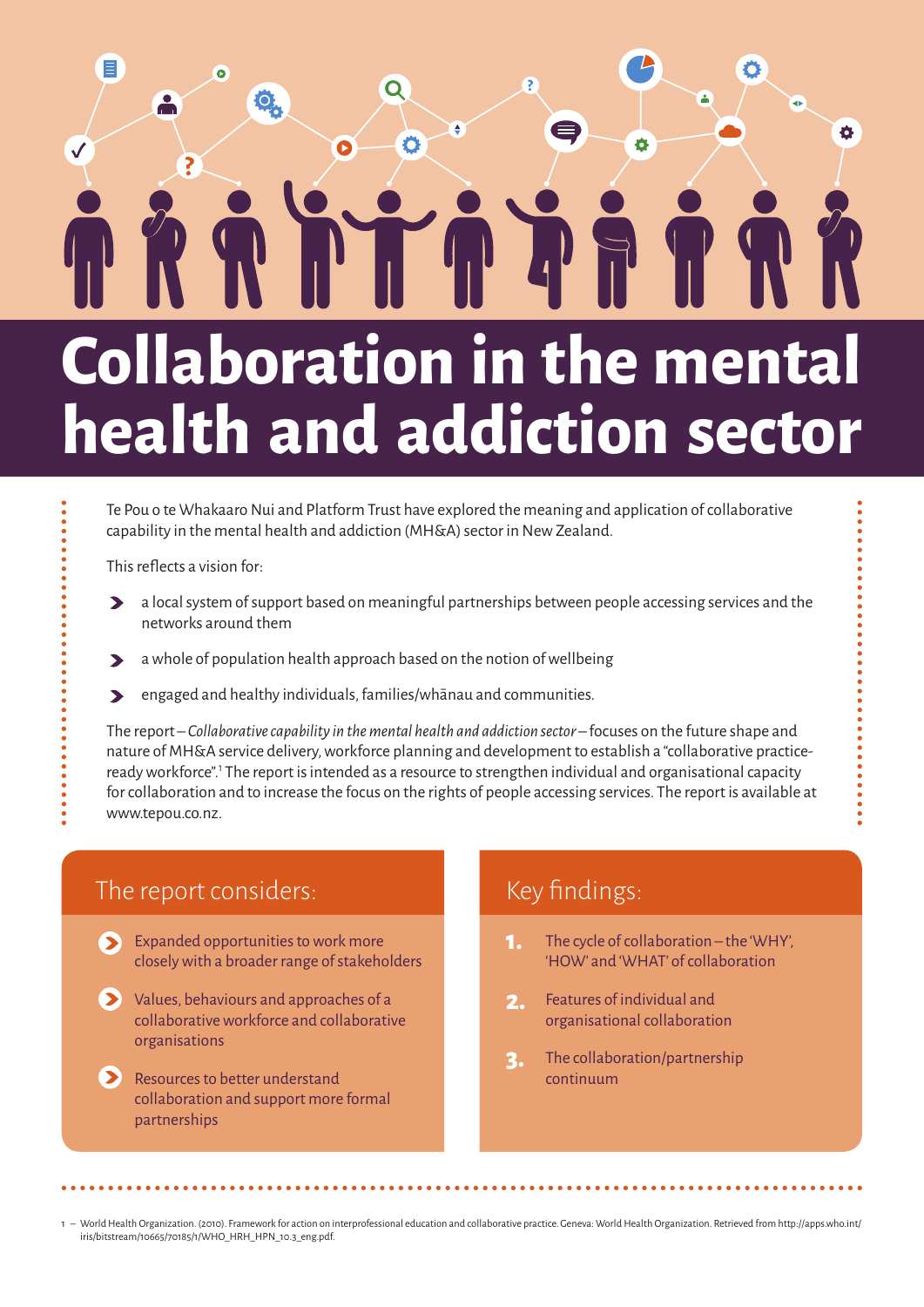## **The cycle of collaboration**

The "**WHY**", "**HOW**" and "**WHAT**" of collaboration is presented as a continuous cycle of improvement for the MH&A workforce, MH&A services, and other health and social sector organisations.

### **Why collaborate?**

• Better outcomes

• Respect for people's rights

• Healthier, more resilient communities

**Effective and efficient services** 

### **How to achieve collaboration?**

• Bring a values and human rights-based approach to all relationships • Develop a collaborative culture:

- $\blacktriangleright$  Between service workers and people
- With other clinicians/professionals and between professional groups, departments and organisations
- Engage with people in their social context: family, whānau, community, culture
- Integrate health and social sector responses with community development programmes

• Commit to developing collaborative knowledge and skills across the workforce

• Improve system flexibility across the health and social sectors

### **What does good collaboration look like?**

**• Intentional partnerships based on:** 

- Valuing people's lived experience
- Enhancing people's self-determination
- More personalised support options

 $\sum$  Expanded scope, nature and flexibility of service delivery into community settings • Improved development and utilisation of community resources and networks • Broader utilisation of Whānau Ora principles and practice • Networking and intentional participation with other health and social service agencies • Resourcing of collaboration through allocation of time, opportunity, and funding • Commitment to collaborative skills support, training and education • Realignment of workforce roles to include collaborative practice

• Use of collaborative tools and resources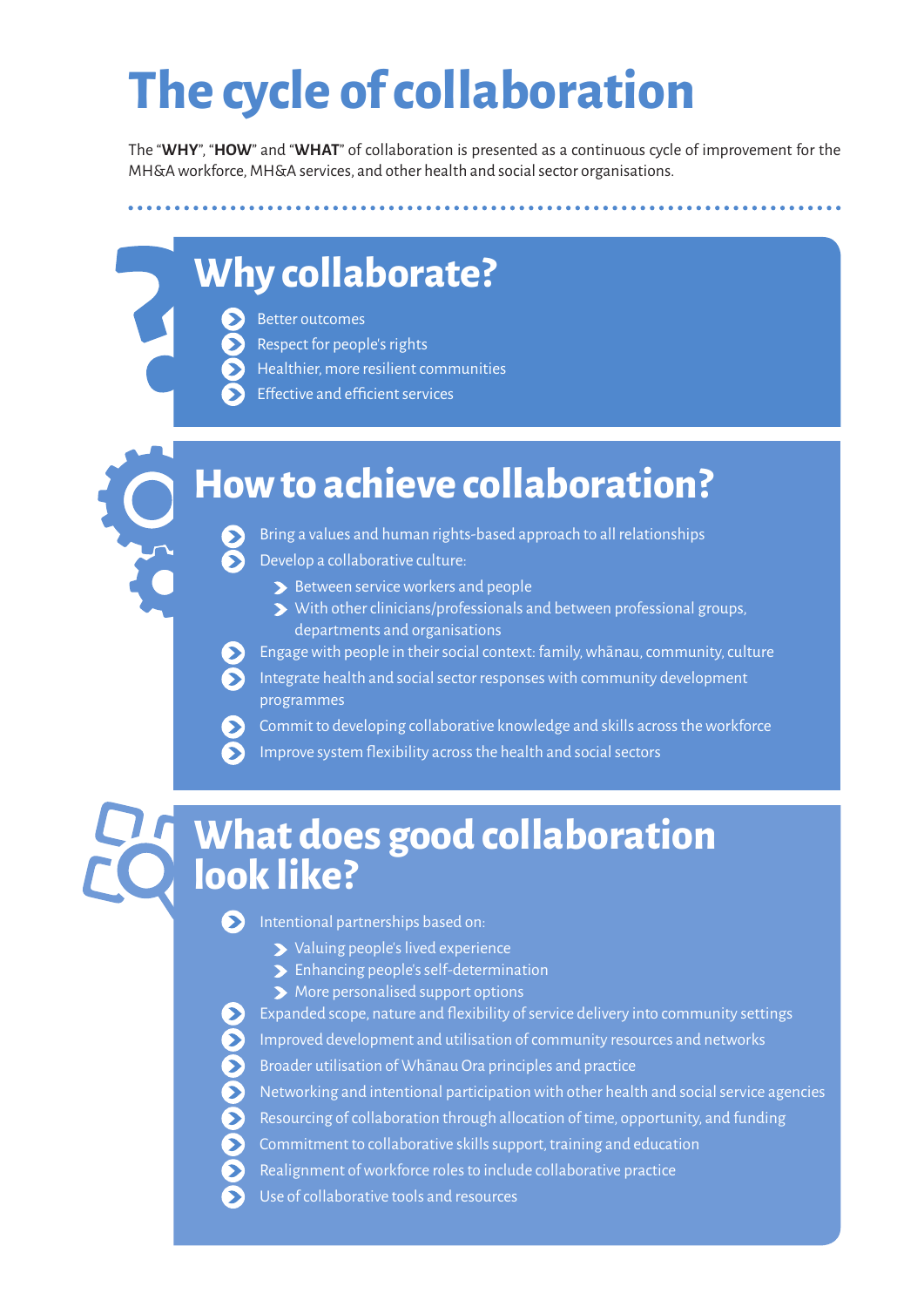# **Individual and organisational capability**

Collaborative capability is essential to be able to:

Form mutual partnerships with people accessing services

Integrate across existing boundaries

Collaborate within communities.

The following charts outline the values, behaviours and approaches of collaborative workers and organisations. The features described are relevant across health and social sectors, sustainable development initiatives and community development programmes. To support more formal partnerships, emphasis is placed on:

- $\blacktriangleright$  the values and behaviours of individual workers
- workforce development approaches
- **>** organisational behaviour
- > systems and processes.

### **What are the values and behaviours of collaborative workers?**

**Collaborative workers are:**

Committed to equity, openness, trust,

Committed to working with others

Open to risk, innovation and change

Committed to enhancing people's rights

Humble, honest and kind

respect and diversity

for mutual benefit



#### **Collaborative workers are:**

Able to connect with and work in partnership with people

Flexible and adaptable around:

- $\blacktriangleright$  Making decisions
- $\overline{\phantom{a}}$  Giving up autonomy
- ʝ Accommodating different points of view and ways of working
- $\rightarrow$  Working in diverse community settings

Able to network and connect with colleagues within and across organisations

Able to communicate well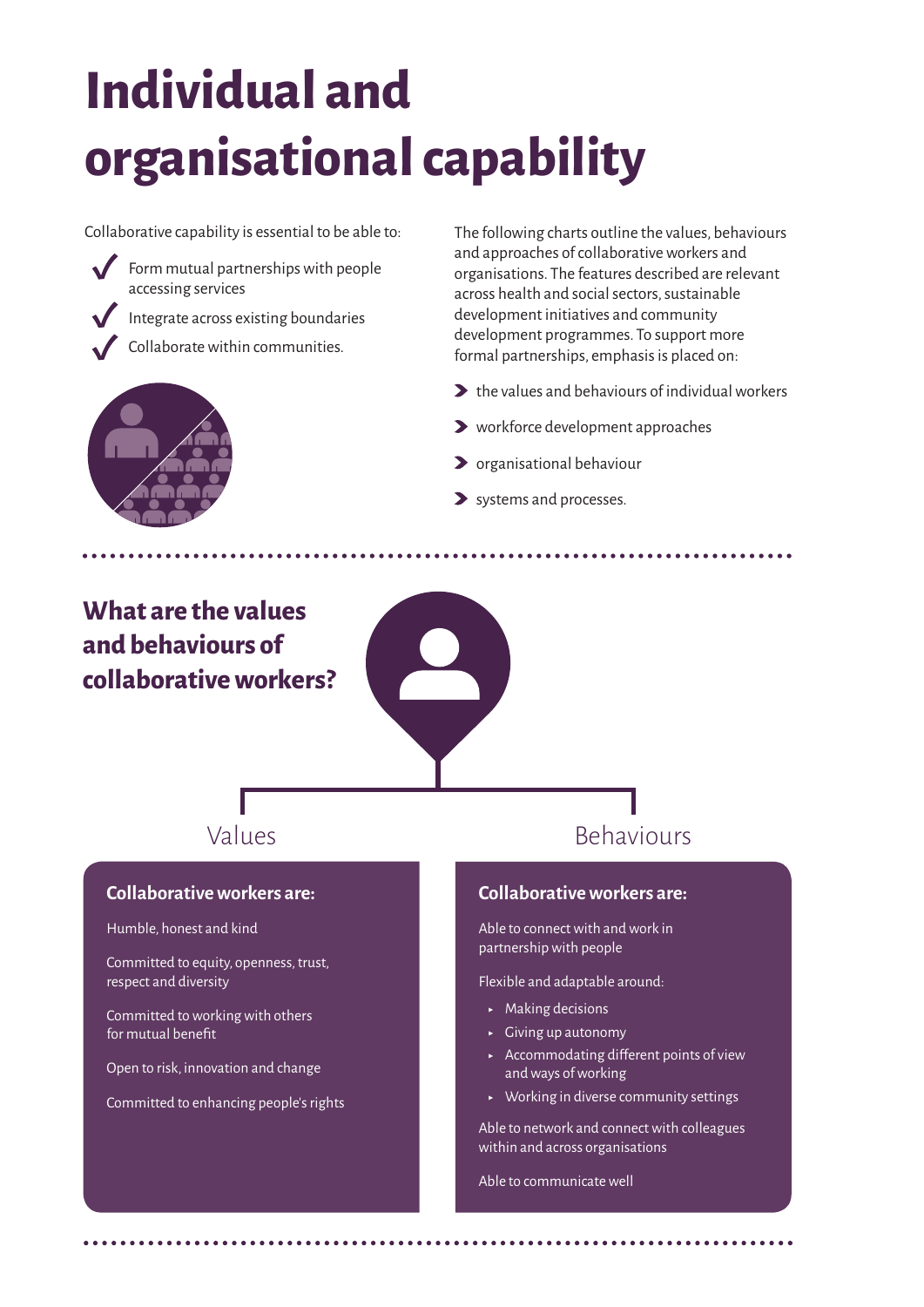### **What are the values and approaches of a collaborative organisation?**



#### **Collaborative organisations have:**

- Mutual respect for and understanding among partner organisations
- A commitment to innovation, divergent thinking, risk and change
- A reputation for honesty, trust and respect
- A culture of reflection and learning

**Collaboration and formal partnerships are supported through:**

### **Workforce** development

#### **Collaborative skills:**

- $\blacktriangleright$  Education and training
- $\sim$  Coaching and mentoring
- $\rightarrow$  Opportunities to share what works
- $\overline{\phantom{a}}$  Access to peer networks

#### **Role development:**

- ʝ Clear roles and responsibilities that include collaboration
- ʝ Identification and development of collaborative leaders
- ► Development of roles to broker collaboration

#### **Role expansion:**

- ► Job-swapping between partner organisations
- $\blacktriangleright$  Flexibility around scope of practice to focus on collaborative outcomes
- **EXECUTE:** Networking between teams, organisations and sectors

### Organisational behaviour

#### **Organisational culture aligned with collaborative values:**

- $\sim$  Collective values, identity, purpose and vision
- $\blacktriangleright$  Valuing and recognising collaborative practice
- ʝ Outcomes-based practice

#### **Opportunities for collaboration through:**

- $\triangleright$  Whole organisation commitment (particularly from leaders)
- ʝ Targeted workforce development
- $\blacktriangleright$  Adequate resourcing (time, money and opportunity)
- **L** Understanding collaborative best practice
- $\overline{\phantom{a}}$  Fostering creativity and innovation
- ʝ Well developed networks
- **Exercise Community engagement**
- $\triangleright$  Valuing people through co-design processes
- ʝ Celebration of success

### Clear systems and processes

#### **More formal partnerships need:**

- ʝ Mutually agreed strategic goals
- ʝ Well-developed communication strategies
- **Effective governance** and other accountability mechanisms
- $\blacktriangleright$  Shared decision-making processes and conflict resolution strategies
- $\overline{\phantom{a}}$  Effective use of partnership agreements
- **► Administrative support**
- ʝ Ongoing review of partnership success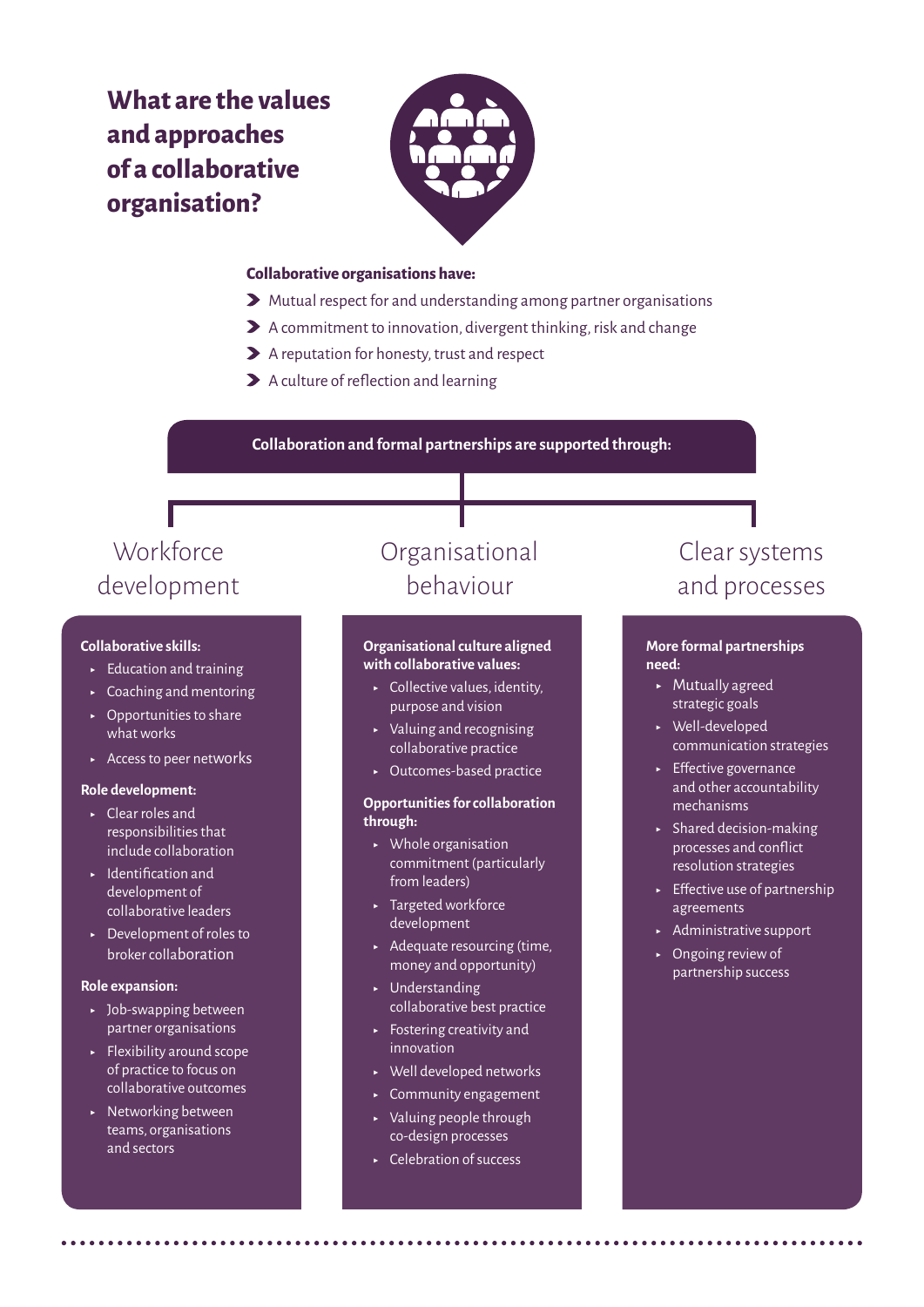## **The collaboration continuum**

As collaboration initiatives develop into more formal partnerships, relationships between organisations become more integrated and mutually accountable, and more dependent on structured mechanisms to support the relationship.

The table below is an amalgamation of slightly different approaches that can be found in the literature.It identifies commonly described collaborative relationships along a continuum and lists the characteristics of each type of relationship. The emphasis is on structural approaches between organisations rather than partnerships with people accessing services.

### **Relationships and structural characteristics along the collaboration continuum**



Increasing formality, complexity and risk, commitment and interaction, and integration of services and relationships.

More likely to govern relationship through the use of agreements.

Adapted from Better connected services for kiwis (Institute of Policy Studies, 2008); Putting pen to paper: Creating partnering agreements that work (Department of Internal Affairs, 2007)